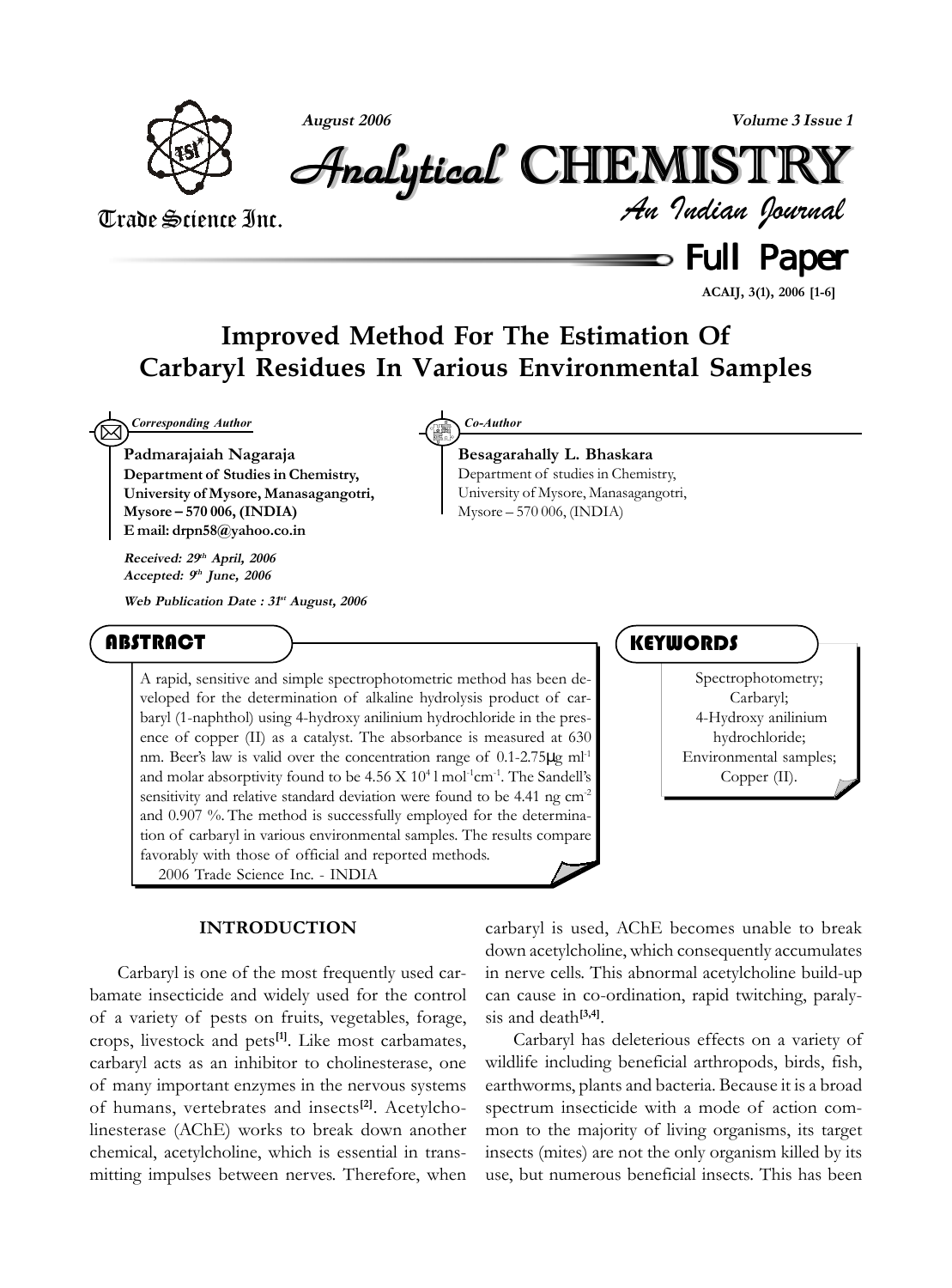# Full Paper

found in both agricultural and non-agricultural systems**[5]**. Toxicity to fish is varied but can cause death in concentrations as low as 2-16ppm in water**[6]**. Sub lethal effects such as damage to gill and liver cells, kidney lesions were visible at concentrations less than 1ppm**[7]**.

Because of the aforementioned toxic effects of carbaryl, it is inevitable to find a rapid, simple and sensitive and reliable method to analyse the residues of carbaryl in various environmental samples. Through the comprehensive literature survey it is found that some of the spectrophotometric methods**[7-14]** are reported.

The present communication is the improved method of Sastry et al<sup>[10]</sup>. Sastry employed paminophenol for estimation of carbaryl. The colored product obtained by Sastry et al is less stable and less sensitive. In this proposed method, stability of the colored product, sensitivity and recovery are very much improved as compared to Sastry et al. This paper explains simple method developed for the estimation of hydrolyzed carbaryl using 4-hydroxy anilinium hydrochloride in the presence of copper as a catalyst in alkaline medium. The method offers the advantages of simplicity, sensitivity and rapidity without need for extraction.

#### **EXPERIMENTAL**

#### **Instrumentation**

"Systronics Spectrophotometer-106" model with 10mm matched quartz cells was used throughout the spectral measurement.

#### **Chemicals and glassware**

All the chemicals and solvents used were of AR and pesticide grade. Distilled water was used for diluting the other reagents throughout the experiment. Class-A glassware were used for present study.

#### **Standard Carbaryl solution (100** µ**g ml-1)**

Carbaryl pesticide (99.9%) was obtained from Bayer India Ltd. A stock solution of carbaryl (100  $\mu$ g ml<sup>-1</sup>) was prepared by dissolving 10mg of carbaryl in acetone in 100ml volumetric flask and diluted to 100ml with acetone. The stock solution was

*An Indian Journal* Analytical  $\,$  <code>CHEMISTRY</code>

further diluted to 10  $\mu$ g ml<sup>-1</sup> using acetone and it can be used as a working solution.

#### **Hydroxy anilinium hydrochloride (0.025%)**

Prepared by transferring 0.025 g of 4-hydroxy anilinium hydrochloride obtained from Merk (Germany), in to 100 ml volumetric flask, dissolved and diluted to mark with methanol.

#### **Other reagents**

Copper (II) solution (500  $\mu$ g ml<sup>-1</sup>) was prepared in 100ml volumetric flask using 0.5ml concentrated sulfuric acid and diluted with water.

5 M NaOH solution was prepared in methanol.

#### **Standard procedure**

An aliquot of a sample containing 0.1-2.75µg ml<sup>-1</sup> of working standard carbaryl solution and 1.0 ml of 5 M of methanolic sodium hydroxide solution was added into a series of 10 ml of calibrated volumetric flask and allowed to stand for 2 min to complete hydrolysis. To this content, 0.5 ml of 0.025% of methanolic solution of 4-hydroxy anilinium hydrochloride and aqueous solution of 0.1 ml of 500 ppm of  $Cu^{2+}$  were added. After 5 min, the colored solution was diluted using methanol and absorption of the resulting blue-colored product was measured at 630 nm against a corresponding coreless reagent blank. A calibration graph was constructed.

#### **RESULTS AND DISCUSSION**

#### **Spectral characteristics**

The proposed method involves coupling reaction between 4- hydroxy anilinium hydrochloride and hydrolyzed carbaryl in presence of copper (II) as catalyst in alkaline medium to produce the bluish green colored product with  $\lambda_{\text{max}}$  of 630 nm. The reagent blank had negligible absorption at this wavelength. The absorption spectrum of the reaction product is shown in figure 1.

#### **Optimization and reagent concentration**

Various concentration and volume ranges for all the reagents were studied in detail. It was found that methanolic Sodium hydroxide in the range of 0.5-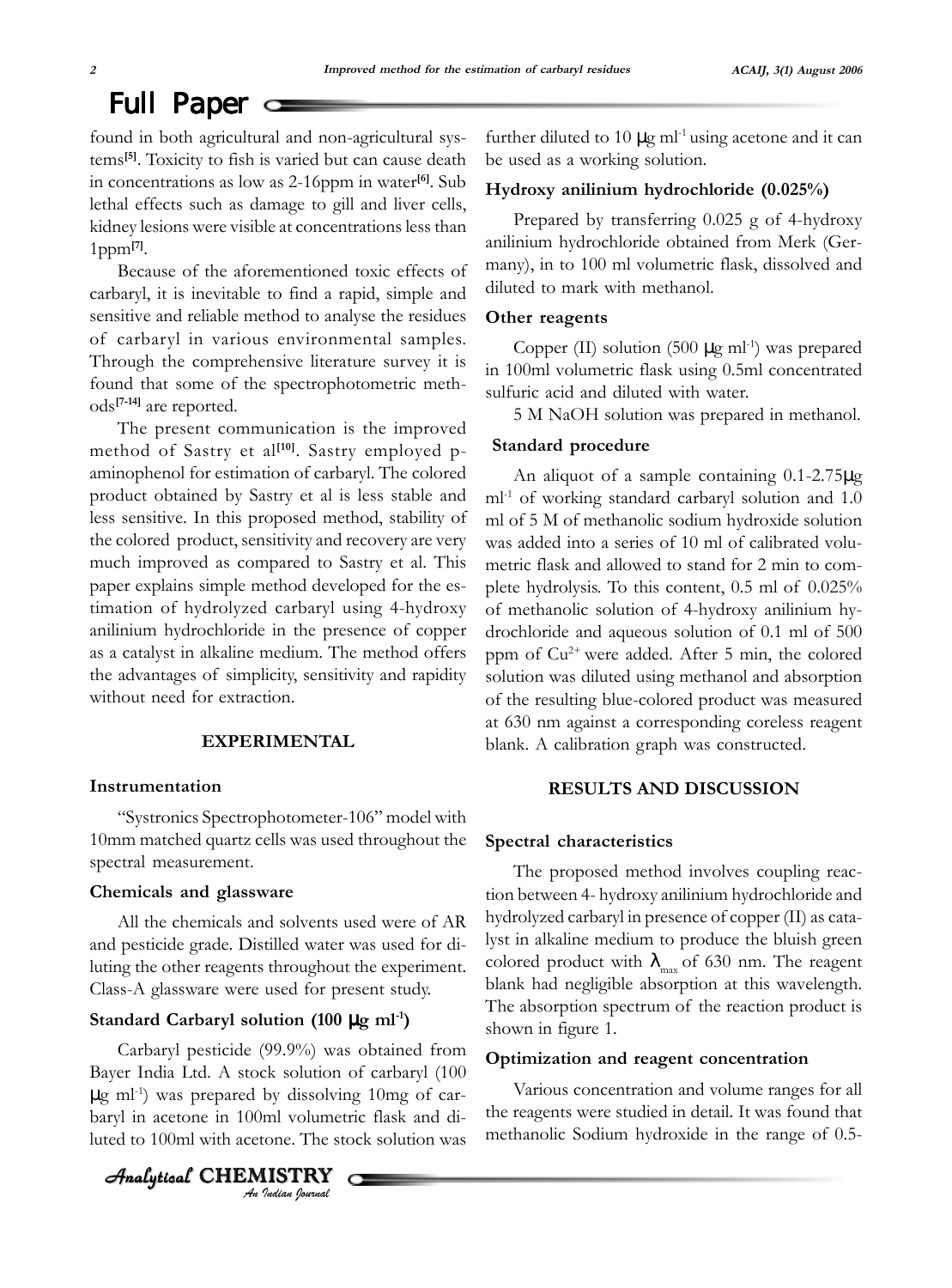

1.5 ml, 4-hydroxy anilinium hydrochloride 0.5-1.25 ml, and  $Cu^{2+}$  in the range of 0.1-0.6 ml were necessary to obtain a stable blue colored product with maximum absorption. Required volumes of the reagents were hence used as noted in the standard procedure. Further dilution of the reaction mixture was tried with different solvents like ethanol, water, and acetone. Methanol gave the best result with maximum color intensity and stability.

#### **Quantification**

Adherence to Beer's law by the colored product of alkaline hydrolyzed carbaryl with 4-hydroxy anilinium hydrochloride was determined by measuring the absorbance at 630 nm. Constructed a calibrated graph using values obtained by the series of solutions containing varying amounts of analyte and specified amounts of reagents, against colorless reagent blank. Beer's law obeyed over the carbaryl concentration  $0.1$ -2.75  $\mu$ g ml<sup>-1</sup>. Limit of quantification (LOQ) is determined by taking the ratio of standard deviation  $(\sigma)$  of the blank with respect to water and the slope of the calibration curve (s) multiplied by a

**TABLE: 1 Optical characteristics and precision data for the product**

| <b>Optical parameters</b>                              | carbaryl with<br>4–hydroxyl<br>anilinium<br>hydrochloride |  |  |
|--------------------------------------------------------|-----------------------------------------------------------|--|--|
| Colour                                                 | Blue                                                      |  |  |
| $\lambda_{\text{max}}$ (nm)                            | 630                                                       |  |  |
| Stability (h)                                          | 5                                                         |  |  |
| Beer's law range µg ml <sup>-1</sup>                   | $0.1 - 2.75$                                              |  |  |
| Molar absorptivity $1 \text{ mol}^{-1} \text{cm}^{-1}$ | $4.53 \times 10^{4}$                                      |  |  |
| Sandell's Sensitivity ng cm <sup>-2</sup>              | 4.40                                                      |  |  |
| Detection limit $\mu$ g ml <sup>-1</sup>               | 0.03                                                      |  |  |
| Quantitation limit µg ml-1                             | 0.09                                                      |  |  |
| Regression equation, Y*                                | $Y = ax + b$                                              |  |  |
| Slope $(a)$                                            | 0.248                                                     |  |  |
| Intercept (b)                                          | $-0.0187$                                                 |  |  |
| Correlation Coefficient $(r)^b$                        | 0.9990                                                    |  |  |

\*Y=  $ax + b$ , Where x is the Concentration of carbaryl (Sevin) in  $\mu g$  ml<sup>-1</sup>  $^{\rm b}$ **n** = 5

factor 10. Limit of detection (LOD) is determined by taking the ratio of standard deviation  $(\sigma)$  of the blank with respect to water and the slope of the calibration curve (s) multiplied by a factor 3.3. The upper limit of the Beer-Lambert range is determined by series of concentrated solutions and lower limit of Beer-Lambert range determined by series of diluted solutions at the value of  $\lambda_{\text{max}}$ . Beyond this limit, the correlation results were really affected. Hence, the measurements were excluded above and below these limits to keep the relationship linear. The analytical parameters are given in TABLE 1.

#### **Method validation**

#### **Accuracy and precision**

The accuracy of the methods was established by recovery studies of carbaryl at three levels (within the calibrated graph). The precision was ascertained by calculating the relative standard deviation (RSD)

**TABLE 2: Evaluation of accuracy and precision of the proposed method**

| Carbaryl taken | Carbaryl found | Range     | Standard  | Relative standard | <b>Relative error</b> |
|----------------|----------------|-----------|-----------|-------------------|-----------------------|
| (µg)           | $(\mu g)^*$    | $(\mu g)$ | deviation | deviation $(\%)$  | (%)                   |
| 1.0            | 1.032          | 0.047     | 0.017     | 1.638             | 1.636                 |
| 2.0            | 1.991          | 0.032     | 0.012     | 0.597             | 0.596                 |
| 2.75           | 2.776          | 0.074     | 0.028     | 1.024             | 1.023                 |

**\* Mean value of seven determinations**

*An Indian Journal* Analytical  $\,$  <code>CHEMISTRY</code>

Full Paper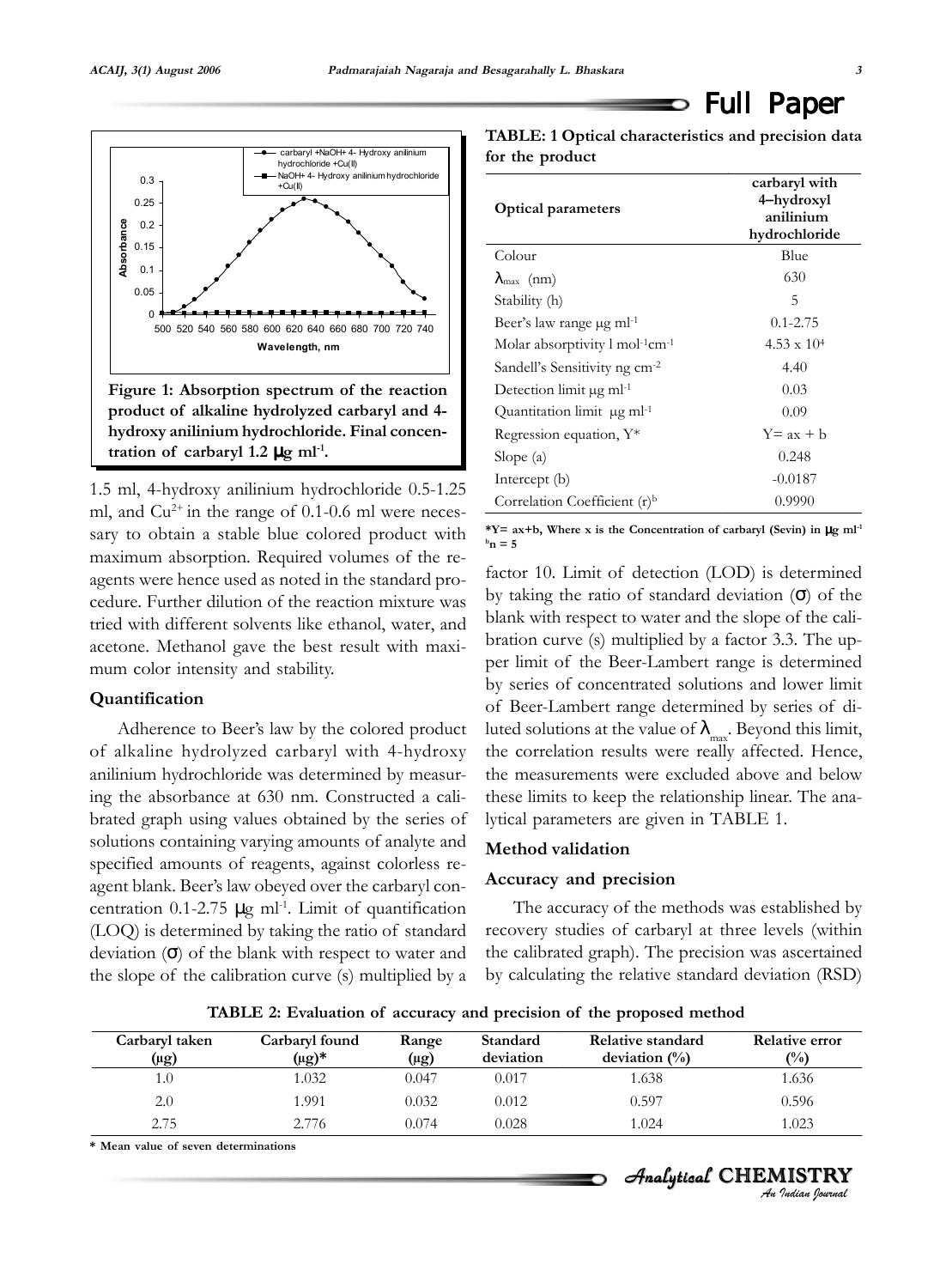## Full Paper  $\equiv$

of seven replicate determinations at three levels. The relative error  $(^{0}_{0})$  and RSD  $(^{0}_{0})$  values which were less than 2% are indicative of good accuracy and precision of the method (TABLE -2).

#### **Stability**

The colored product of hydrolyzed carbaryl formed by the proposed method was found to be stable for 5 h at room temperature. Reproducible results were obtained in the temperature range of 20-40°C. An increase in temperature of above 40°C decreased the absorbance readings, indicating the decomposition of the product. However, a temperature of 30°C is recommended for the absorbance measurements of the colored product.

#### **Effect of diverse ions and pesticides**

In order to evaluate the suitability of the proposed method, the effect of various ions and pesticides which are likely to interfere in the determination of carbaryl was studied by adding a known amount of diverse ions and pesticides to 1  $\mu$ g ml<sup>-1</sup> solution of carbaryl. The tolerance limits of interfering species were established at the concentrations that do not cause more than  $\pm$  2 % error in absorbance values. The interference of  $Ca^{2+}$  and  $Mg^{2+}$  could be masked by adding 1 ml of 2 % EDTA. The tolerance limits of foreign ions are listed in TABLE 3.

**TABLE 3: Effect of interfering ions on the determi**nation of carbaryl  $(1 \mu g \text{ ml}^{-1})$ 

| Interferents                                                                          | Tolerance<br>limit<br>$(\mu g \text{ ml-1})$ |
|---------------------------------------------------------------------------------------|----------------------------------------------|
| Parathion, methyl parathion, fenitrothion, EDTA                                       | < 5000                                       |
| 4-nitrophenol, phenol, aldrin                                                         | ${}< 1000$                                   |
| Malathion,                                                                            | 900                                          |
| $Ca^{2+}$ , Mg <sup>2+</sup> , Al <sup>3+</sup> , Pb <sup>2+</sup> , Cd <sup>2+</sup> | 650                                          |
| $SO_4^2$ , $NO_2$ , $CO_3^2$ , $PO_4^3$                                               | 300                                          |

#### **Proposed reaction scheme**

Analytical  $\,$  <code>CHEMISTRY</code>

Carbaryl on treatment with sodium hydroxide gives 1–Napthol. This hydrolyzed product gives bluish indo dye when reacted with 4-hydroxy anilinium hydrochloride in the presence of  $Cu^{2+}$ . The proposed reaction path way is given in SCHEME 1.

*An Indian Journal*



#### **Applications of the method**

#### **Determination of carbaryl in vegetables**

Vegetables such as beans and cabbage samples of about 100g were meshed and spiked with known amount of carbaryl  $(\mu g \text{ ml}^{-1})$ ; carbaryl was extracted with chloroform and dried to evaporate the solvent. This residue was dissolved in methanol and analyzed as mentioned in standard procedure. Obtained results are shown in TABLE 4.

| <b>Samples</b> | Amount of                | Amount of                | Mean                  |
|----------------|--------------------------|--------------------------|-----------------------|
|                | carbaryl                 | carbaryl                 | recovery              |
|                | added                    | found                    | In $\%$ and           |
|                | $\mu$ g ml <sup>-1</sup> | $\mu$ g ml <sup>-1</sup> | $\pm$ SD <sup>b</sup> |
| Cabbage        | 1.0                      | 0.97                     | $96.5 \pm 0.58$       |
|                | 2.0                      | 1.91                     | $95.3 \pm 0.56$       |
|                | 2.75                     | 2.65                     | $96.2 \pm 0.63$       |
| Beans          | 0.75                     | 0.71                     | $95.0 \pm 0.45$       |
|                | 1.5                      | 1.42                     | $94.6 \pm 0.57$       |
|                | 2.5                      | 2.41                     | $96.5 \pm 0.65$       |

 **n = 5** 

#### **Determination of carbaryl in grains**

The grain samples such as rice and wheat of 100 g each were taken in warming blender and blended for 5 min with 100 ml of chloroform. The samples were fortified with different concentrations of insecticides in methanol and blended for 5 min chloroform layer was filtered. The residue was washed twice with 10 ml of chloroform each and blended for 2min and filtered. The chloroform extracts were evaporated to dryness and obtained residue was dis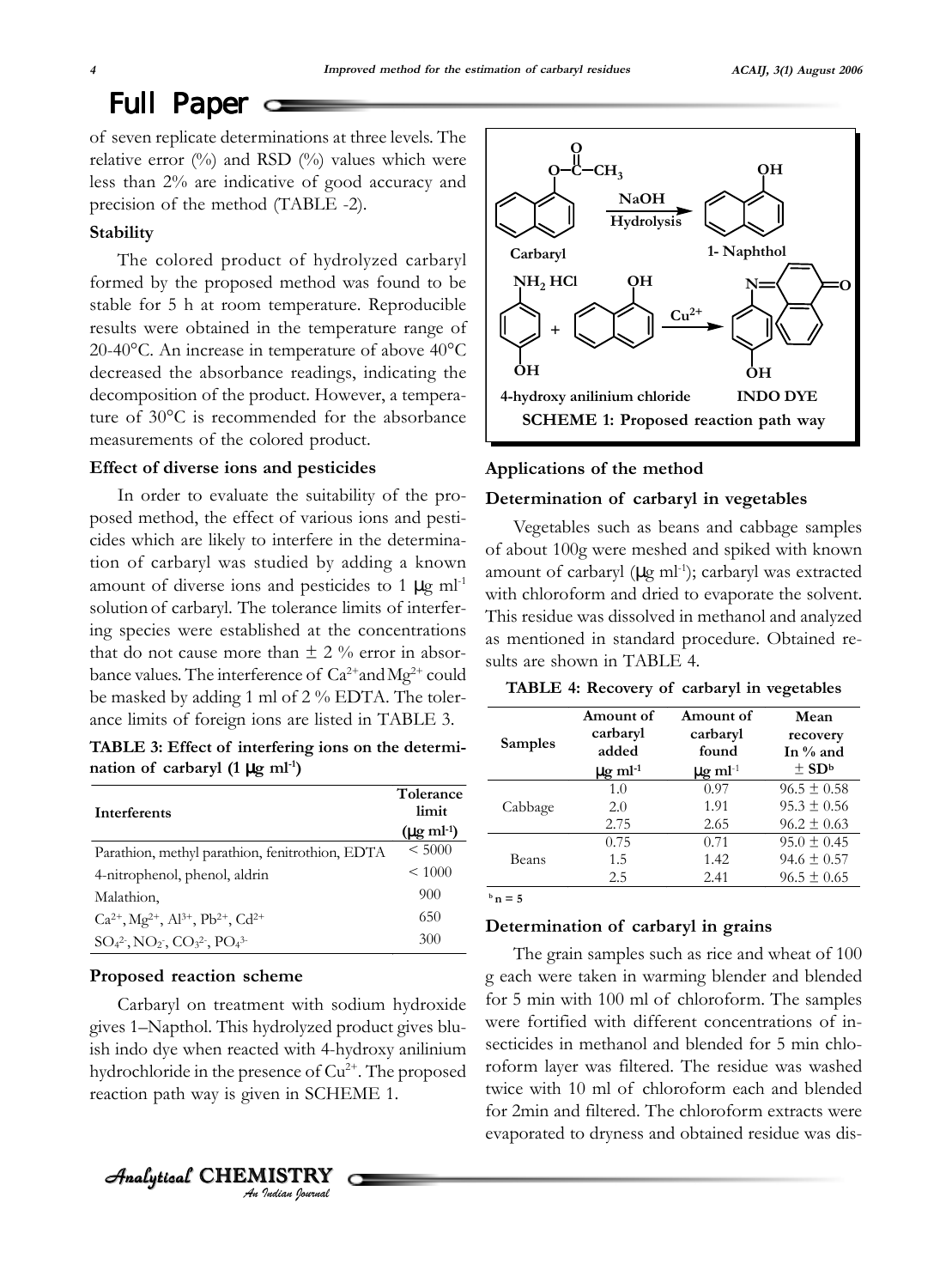**samples**

Full Paper

| TABLE 5: Recovery of carbaryl residues from grain TABLE ( |           |
|-----------------------------------------------------------|-----------|
| samples                                                   | water sai |

6: Recovery of carbaryl residue from spiked **water sample**

O

| I Wheat        | Amount of<br>carbaryl<br>added<br>$\mu$ g ml <sup>-1</sup> | Amount of<br>carbaryl<br>found<br>$\mu$ g ml <sup>-1</sup> | Mean<br>recovery<br>In $\%$ and<br>$\pm$ SD <sup>b</sup> |
|----------------|------------------------------------------------------------|------------------------------------------------------------|----------------------------------------------------------|
| 1)             | 0.5                                                        | 0.49                                                       | $97.0 \pm 0.45$                                          |
| (2)            | 1.75                                                       | 1.73                                                       | $99.0 \pm 0.52$                                          |
| 3)             | 1.0                                                        | 0.97                                                       | $96.8 \pm 0.35$                                          |
| <b>II</b> Rice |                                                            |                                                            |                                                          |
| 1)             | 1.5                                                        | 1.46                                                       | $97.5 \pm 0.35$                                          |
| 2)             | 2.0                                                        | 1.98                                                       | $99.0 \pm 0.50$                                          |
| 3)             | 2.75                                                       | 2.70                                                       | $98.0 \pm 0.42$                                          |
| $^{\rm b}$ n=5 |                                                            |                                                            |                                                          |

**Water sample Carbaryl added in**   $\mu$ g ml<sup>-1</sup> **Carbaryl found in**   $\mu$ g ml<sup>-1</sup> **Mean Recovery in % and +/- SDb** Well water (1) Well water (2) 1.0 0.75 0.98 0.74  $98.00 \pm 0.49$  $98.50 \pm 0.50$ River water(1) River water(2 0.5 1.5 0.51 1.46  $101.0 \pm 0.44$  $97.33 \pm 0.45$ Tap water (1) Tap water (2) 2.0 2.5 1.98 2.54  $99.00 \pm 0.50$ 101.5 ±0.43

 $$ 

solved in methanol and analyzed as mentioned in standard procedure. Obtained results are shown in TABLE 5.

#### **Recovery of the carbaryl residues from spiked water samples**

Water samples (100ml) were spiked with known amount of carbaryl ( $\mu$ g ml<sup>-1</sup>), the pH of these samples adjusted to 3-4 with 2M sulphuric acid. The mixture was transferred into a separating funnel and insecticide was extracted using approximately 15 ml of chloroform in each occasion till complete extraction. The combined extracts were washed with 2ml of 0.1M potassium carbonate to break any emulsion formed during the extraction. The extracted pesticide was dried over anhydrous sodium sulphate.

Chloroform was evaporated and residue was dissolved in methanol. Determination was carried out by above procedure and data are shown in TABLE- 6.

#### **CONCLUSION**

The proposed spectrophotometric method is simple to perform, cheaper, specific and sensitive when compared to many other existing methods (TABLE 7). The sensitivity, simplicity, temperature independence and stability of the colored product are the advantages of this method. This method does not involve extraction step and the use of carcinogenic solvents. This method can be used to detect

**TABLE 7: Comparison of other spectrophotometric methods with proposed method**

| <b>Methods</b>                                             | $\lambda$ <sub>max</sub> nm | Beer's law range<br>$\mu$ gml <sup>-1</sup><br>and Molar<br>absorptivity      | Remarks                                             |
|------------------------------------------------------------|-----------------------------|-------------------------------------------------------------------------------|-----------------------------------------------------|
| p-Aminobenzoic acid <sup>(a)</sup>                         | 470                         | $1 \text{ mol}^{-1} \text{ cm}^{-1}$<br>$0.1 - 0.8$ and<br>$2.00 \times 10^4$ | Extraction is necessary<br>Dye stability up to 24 h |
| p-Dimethylphenylene diamine dihydrochloride <sup>(b)</sup> | 600                         | $0.7 - 8.0$ and<br>$1.41 \times 10^{4}$                                       | Reagent itself toxic                                |
| p-Aminophenol <sup>(b)</sup>                               | 600                         | $0.8 - 10$ and<br>$1.33 \times 10^{4}$                                        | Not much sensitive<br>Dye stable up to 8 min        |
| 2-Amino, 4-nitrophenol <sup>o</sup>                        | 520                         | $0.4 - 10$ and<br>$3.018 \text{ X}10^4$                                       | Moderately sensitive<br>Dye stable up to 24h        |
| 2,4-Dimethoxy aniline <sup><math>\odot</math></sup>        | 505                         | $0.4-10$ and<br>3.42 X10 <sup>4</sup>                                         | Moderately sensitive<br>Dye stable up to 10h        |
| Hydrolyzed carbaryl with 4-hydroxy anilinium hydrochloride | 630                         | $0.1 - 2.75$<br>4.56 X 10 <sup>4</sup>                                        | Highly sensitive<br>Dye stable up to 5 h            |

<sup>&</sup>lt;sup>a</sup>Ref 8, <sup>b</sup>Ref 10 and <sup>c</sup>Ref 14